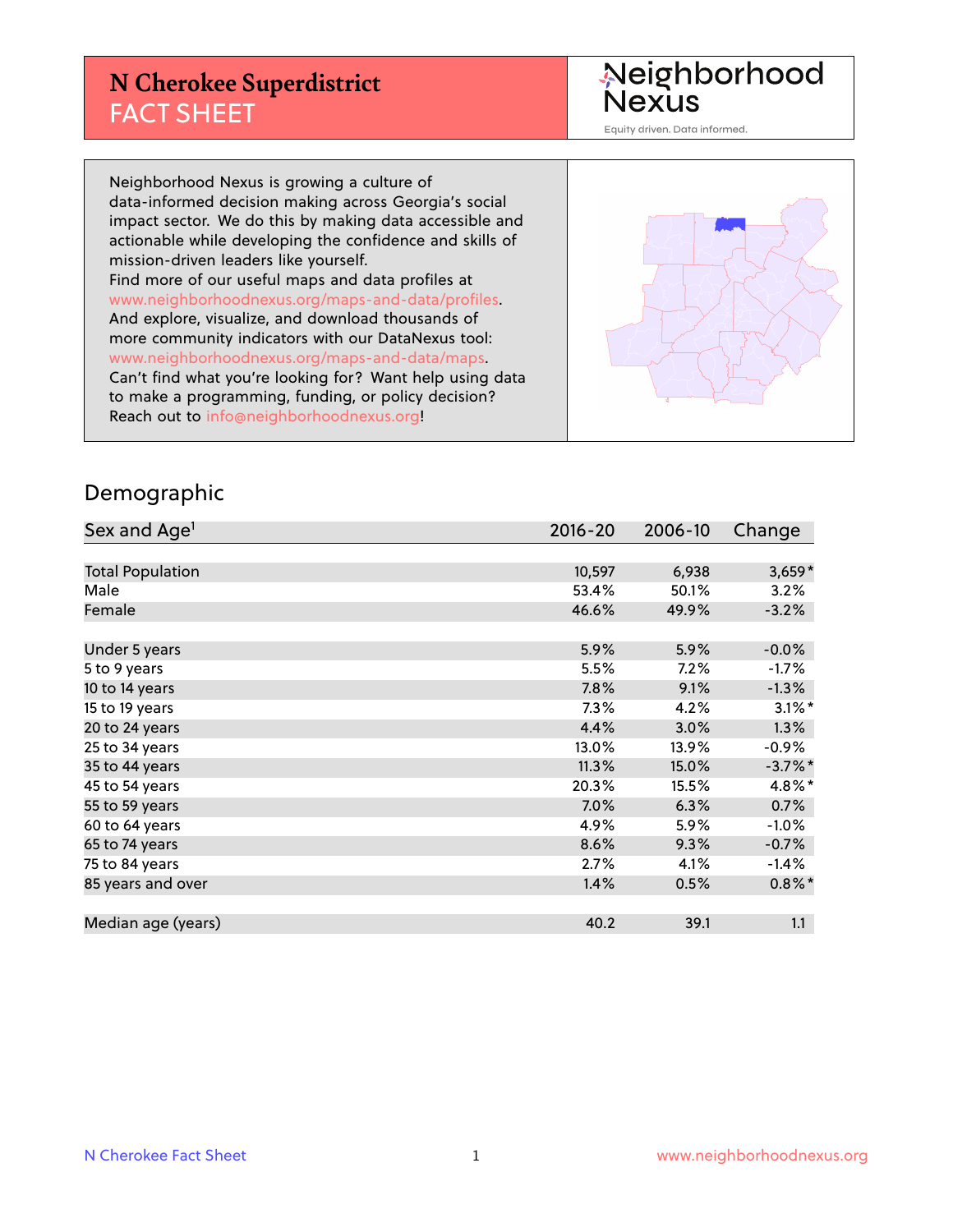# Demographic, continued...

| Race <sup>2</sup>                                            | $2016 - 20$ | 2006-10 | Change     |
|--------------------------------------------------------------|-------------|---------|------------|
| <b>Total population</b>                                      | 10,597      | 6,938   | $3,659*$   |
| One race                                                     | 98.1%       | 99.4%   | $-1.3%$    |
| White                                                        | 95.5%       | 97.1%   | $-1.6%$    |
| <b>Black or African American</b>                             | 1.0%        | 1.0%    | 0.0%       |
| American Indian and Alaska Native                            | 0.1%        | 0.4%    | $-0.2%$    |
| Asian                                                        | 0.4%        | 0.3%    | 0.1%       |
| Native Hawaiian and Other Pacific Islander                   | 0.0%        | 0.0%    | 0.0%       |
| Some other race                                              | 1.0%        | 0.7%    | 0.4%       |
| Two or more races                                            | 1.9%        | 0.6%    | $1.3\%$ *  |
| Race alone or in combination with other race(s) <sup>3</sup> | $2016 - 20$ | 2006-10 | Change     |
| <b>Total population</b>                                      | 10,597      | 6,938   | $3,659*$   |
| White                                                        | 97.4%       | 97.7%   | $-0.3%$    |
| <b>Black or African American</b>                             | 2.0%        | 1.6%    | 0.4%       |
| American Indian and Alaska Native                            | 0.9%        | 0.4%    | 0.5%       |
| Asian                                                        | 0.6%        | 0.3%    | 0.3%       |
| Native Hawaiian and Other Pacific Islander                   | 0.7%        | 0.0%    | 0.7%       |
| Some other race                                              | 1.3%        | 0.7%    | 0.7%       |
|                                                              |             |         |            |
| Hispanic or Latino and Race <sup>4</sup>                     | $2016 - 20$ | 2006-10 | Change     |
| <b>Total population</b>                                      | 10,597      | 6,938   | $3,659*$   |
| Hispanic or Latino (of any race)                             | 3.0%        | 1.5%    | $1.6\%$ *  |
| Not Hispanic or Latino                                       | 97.0%       | 98.5%   | $-1.6%$    |
| White alone                                                  | 93.9%       | 96.3%   | $-2.4%$    |
| Black or African American alone                              | 0.8%        | 1.0%    | $-0.2%$    |
| American Indian and Alaska Native alone                      | 0.0%        | 0.4%    | $-0.4%$    |
| Asian alone                                                  | 0.4%        | 0.3%    | 0.1%       |
| Native Hawaiian and Other Pacific Islander alone             | 0.0%        | 0.0%    | 0.0%       |
| Some other race alone                                        | 0.0%        | 0.0%    | 0.0%       |
| Two or more races                                            | 1.8%        | 0.6%    | $1.2\%$ *  |
| U.S. Citizenship Status <sup>5</sup>                         | $2016 - 20$ | 2006-10 | Change     |
|                                                              |             |         |            |
| Foreign-born population                                      | 329         | 130     | $199*$     |
| Naturalized U.S. citizen                                     | 73.9%       | 86.9%   | $-13.1%$   |
| Not a U.S. citizen                                           | 26.1%       | 13.1%   | 13.1%      |
| Citizen, Voting Age Population <sup>6</sup>                  | $2016 - 20$ | 2006-10 | Change     |
| Citizen, 18 and over population                              | 7,897       | 5,240   | $2,657*$   |
| Male                                                         | 53.8%       | 48.6%   | $5.2\%$ *  |
| Female                                                       | 46.2%       | 51.4%   | $-5.2\%$ * |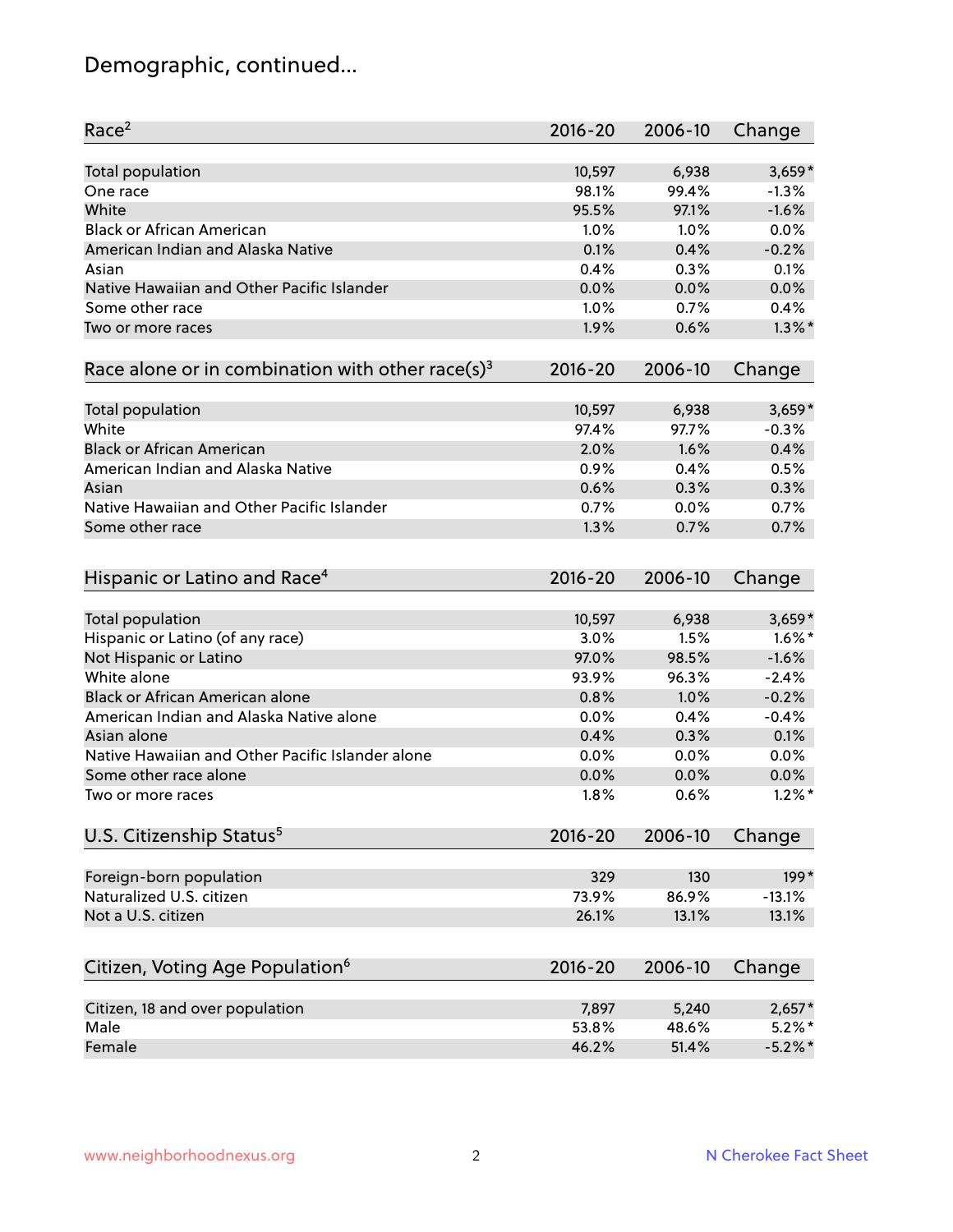#### Economic

| Income <sup>7</sup>                                 | $2016 - 20$ | 2006-10 | Change     |
|-----------------------------------------------------|-------------|---------|------------|
|                                                     |             |         |            |
| All households                                      | 3,890       | 2,643   | $1,247*$   |
| Less than \$10,000                                  | 4.1%        | 5.4%    | $-1.3%$    |
| \$10,000 to \$14,999                                | 4.2%        | 2.4%    | $1.8\%$    |
| \$15,000 to \$24,999                                | 3.7%        | 8.7%    | $-5.0\%$ * |
| \$25,000 to \$34,999                                | 7.0%        | 11.9%   | $-5.0%$    |
| \$35,000 to \$49,999                                | 14.1%       | 10.9%   | 3.2%       |
| \$50,000 to \$74,999                                | 17.4%       | 18.2%   | $-0.9%$    |
| \$75,000 to \$99,999                                | 22.1%       | 18.4%   | 3.7%       |
| \$100,000 to \$149,999                              | 15.1%       | 16.8%   | $-1.7%$    |
| \$150,000 to \$199,999                              | 6.7%        | 4.2%    | 2.4%       |
| \$200,000 or more                                   | 5.7%        | 3.1%    | 2.6%       |
| Median household income (dollars)                   | 74,244      | 62,824  | $11,420*$  |
| Mean household income (dollars)                     | 83,541      | 71,970  | $11,571*$  |
| With earnings                                       | 82.5%       | 84.4%   | $-1.9%$    |
| Mean earnings (dollars)                             | 83,264      | 71,682  | 11,581*    |
| <b>With Social Security</b>                         | 28.4%       | 29.5%   | $-1.1%$    |
| Mean Social Security income (dollars)               | 21,422      | 14,365  | 7,058*     |
| With retirement income                              | 23.2%       | 20.0%   | 3.2%       |
| Mean retirement income (dollars)                    | 23,569      | 16,005  | 7,564*     |
| With Supplemental Security Income                   | $2.4\%$     | 1.6%    | 0.8%       |
| Mean Supplemental Security Income (dollars)         | 8,099       | 3,420   | 4,679      |
| With cash public assistance income                  | 0.0%        | 0.7%    | $-0.7%$    |
| Mean cash public assistance income (dollars)        | $\mathbf 0$ | 17,584  | $-17,584*$ |
| With Food Stamp/SNAP benefits in the past 12 months | 2.0%        | 2.6%    | $-0.6%$    |
|                                                     |             |         |            |
| Families                                            | 2,927       | 2,166   | 761*       |
| Less than \$10,000                                  | 0.9%        | 2.0%    | $-1.1%$    |
| \$10,000 to \$14,999                                | 2.0%        | 2.4%    | $-0.4%$    |
| \$15,000 to \$24,999                                | 1.6%        | 6.0%    | $-4.4%$    |
| \$25,000 to \$34,999                                | 7.1%        | 11.6%   | $-4.5%$    |
| \$35,000 to \$49,999                                | 9.0%        | 12.7%   | $-3.7%$    |
| \$50,000 to \$74,999                                | 20.3%       | 19.3%   | 1.0%       |
| \$75,000 to \$99,999                                | 25.1%       | 20.8%   | 4.3%       |
| \$100,000 to \$149,999                              | 18.9%       | 18.1%   | 0.8%       |
| \$150,000 to \$199,999                              | 7.8%        | 3.6%    | $4.2\%$ *  |
| \$200,000 or more                                   | 7.3%        | 3.6%    | 3.7%       |
| Median family income (dollars)                      | 84,031      | 69,163  | 14,868*    |
| Mean family income (dollars)                        | 94,736      | 76,808  | 17,928 *   |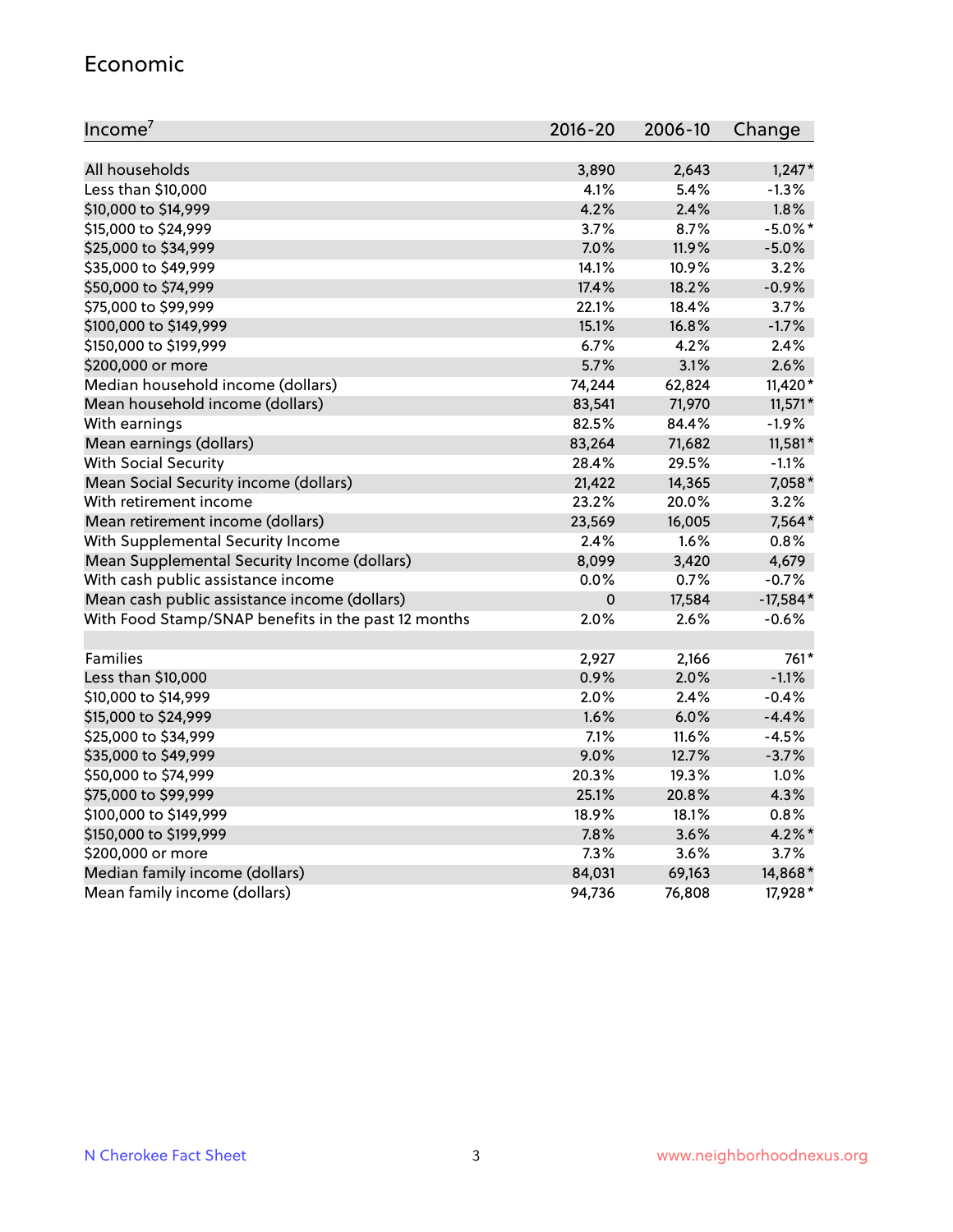#### Economic, continued...

| Income, continued <sup>8</sup>                                        | $2016 - 20$ | 2006-10       | Change      |
|-----------------------------------------------------------------------|-------------|---------------|-------------|
|                                                                       |             |               |             |
| Nonfamily households                                                  | 963         | 477           | 486*        |
| Median nonfamily income (dollars)                                     | 40,841      | 27,208        | 13,632*     |
| Mean nonfamily income (dollars)                                       | 47,717      | 46,929        | 789         |
| Median earnings for workers (dollars)                                 | 41,656      | 34,667        | $6,989*$    |
| Median earnings for male full-time, year-round workers                | 52,016      | 52,727        | $-712$      |
| (dollars)                                                             |             |               |             |
| Median earnings for female full-time, year-round workers<br>(dollars) | 46,705      | 38,052        | 8,653*      |
| Per capita income (dollars)                                           | 31,341      | 27,488        | $3,854*$    |
|                                                                       |             |               |             |
| Families and People Below Poverty Level <sup>9</sup>                  | $2016 - 20$ | 2006-10       | Change      |
|                                                                       |             |               |             |
| <b>All families</b>                                                   | 4.0%        | 4.4%          | $-0.4%$     |
| With related children under 18 years                                  | 3.6%        | 2.0%          | 1.5%        |
| With related children under 5 years only                              | 0.0%        | 1.9%          | $-1.9%$     |
| Married couple families                                               | 0.4%        | 4.9%          | $-4.5%$ *   |
| With related children under 18 years                                  | 0.0%        | 2.2%          | $-2.2%$     |
| With related children under 5 years only                              | 0.0%        | 0.0%          | 0.0%        |
| Families with female householder, no husband present                  | 30.9%       | 0.0%          | 30.9%       |
| With related children under 18 years                                  | 26.7%       | 0.0%          | 26.7%       |
| With related children under 5 years only                              | 0.0%        | 0.0%          | 0.0%        |
| All people                                                            | 6.4%        | 5.1%          | 1.3%        |
| Under 18 years                                                        | 5.3%        | 1.7%          | 3.6%        |
| Related children under 18 years                                       | 4.6%        | 1.7%          | 2.9%        |
| Related children under 5 years                                        | 0.6%        | 0.5%          | 0.2%        |
|                                                                       | 5.8%        | 2.1%          | 3.8%        |
| Related children 5 to 17 years                                        | 6.8%        | 6.2%          | 0.5%        |
| 18 years and over                                                     | 5.4%        |               |             |
| 18 to 64 years                                                        |             | 3.9%<br>16.6% | 1.5%        |
| 65 years and over                                                     | 13.8%       |               | $-2.9%$     |
| People in families                                                    | 3.8%        | 3.4%          | 0.4%        |
| Unrelated individuals 15 years and over                               | 25.4%       | 22.5%         | 2.9%        |
|                                                                       |             |               |             |
| Non-Hispanic white people                                             | 6.6%        | 5.0%          | 1.5%        |
| Black or African-American people                                      | 20.6%       | 0.0%          | 20.6%       |
| Asian people                                                          | 0.0%        | 100.0%        | $-100.0%$ + |
| Hispanic or Latino people                                             | 6.9%        | 0.0%          | 6.9%        |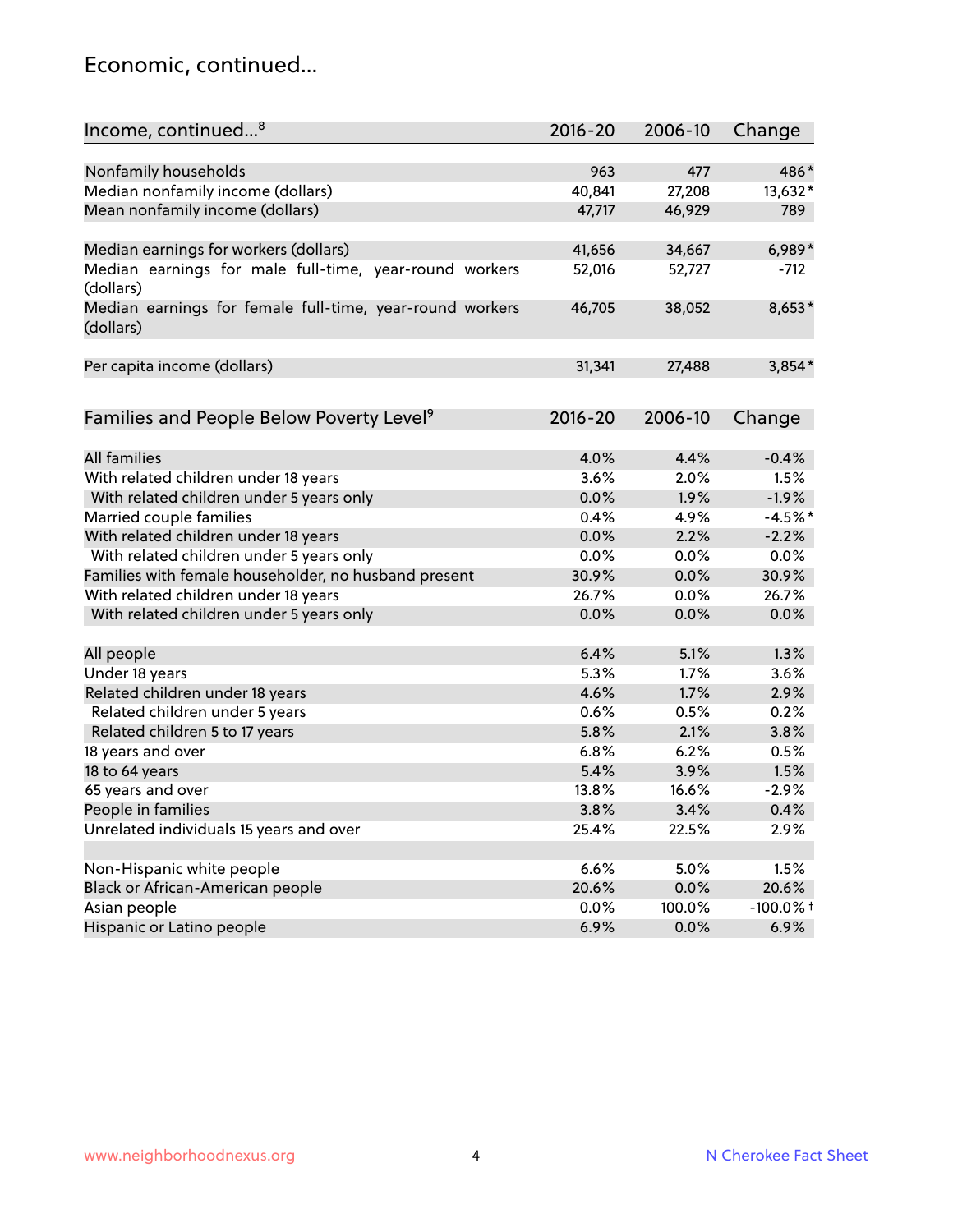## Employment

| Employment Status <sup>10</sup>                                        | $2016 - 20$   | 2006-10       | Change          |
|------------------------------------------------------------------------|---------------|---------------|-----------------|
|                                                                        |               |               |                 |
| Population 16 years and over                                           | 8,391         | 5,372         | $3,019*$        |
| In labor force                                                         | 68.8%         | 67.7%         | 1.1%            |
| Civilian labor force                                                   | 68.8%         | 67.7%         | 1.1%            |
| Employed                                                               | 63.9%         | 63.9%         | 0.1%            |
| Unemployed                                                             | 4.9%          | 3.8%          | 1.1%            |
| <b>Armed Forces</b>                                                    | 0.0%          | 0.0%          | 0.0%            |
| Not in labor force                                                     | 31.2%         | 32.3%         | $-1.1%$         |
|                                                                        |               |               |                 |
| Civilian labor force                                                   | 5,776         | 3,637         | $2,139*$        |
| <b>Unemployment Rate</b>                                               | 7.1%          | 5.7%          | 1.4%            |
| Females 16 years and over                                              | 3,956         | 2,752         | $1,204*$        |
| In labor force                                                         | 58.5%         | 60.0%         | $-1.4%$         |
| Civilian labor force                                                   | 58.5%         | 60.0%         | $-1.4%$         |
| Employed                                                               | 52.6%         | 57.4%         | $-4.8%$         |
|                                                                        |               |               |                 |
| Own children of the householder under 6 years                          | 740           | 450           | 290*            |
| All parents in family in labor force                                   | 79.1%         | 67.3%         | 11.7%           |
|                                                                        |               |               |                 |
| Own children of the householder 6 to 17 years                          | 1,802         | 1,197         | 605*            |
| All parents in family in labor force                                   | 60.3%         | 59.5%         | 0.8%            |
|                                                                        |               |               |                 |
| Industry <sup>11</sup>                                                 | 2016-20       | 2006-10       | Change          |
|                                                                        |               |               |                 |
| Civilian employed population 16 years and over                         | 5,366         | 3,431         | 1,935*          |
| Agriculture, forestry, fishing and hunting, and mining<br>Construction | 0.4%<br>13.5% | 0.6%<br>12.7% | $-0.2%$<br>0.7% |
| Manufacturing                                                          | 9.2%          | 11.7%         | $-2.5%$         |
| Wholesale trade                                                        | 2.3%          | 2.7%          | $-0.4%$         |
| Retail trade                                                           | 9.0%          | 12.4%         | $-3.5%$         |
| Transportation and warehousing, and utilities                          | 6.5%          | 3.5%          | $2.9\%$ *       |
| Information                                                            | 2.2%          | 4.2%          | $-2.0%$         |
| Finance and insurance, and real estate and rental and leasing          | 2.9%          | 6.1%          | $-3.2%$         |
| Professional, scientific, and management, and administrative           | 20.6%         | 15.3%         | 5.3%            |
| and waste management services                                          |               |               |                 |
| Educational services, and health care and social assistance            | 15.3%         | 19.1%         | $-3.8%$         |
| Arts, entertainment, and recreation, and accommodation and             | 6.4%          | 2.0%          | $4.5%$ *        |
| food services                                                          |               |               |                 |
| Other services, except public administration                           | 5.4%          | 4.3%          | 1.1%            |
| Public administration                                                  | 6.4%          | 5.4%          | 1.0%            |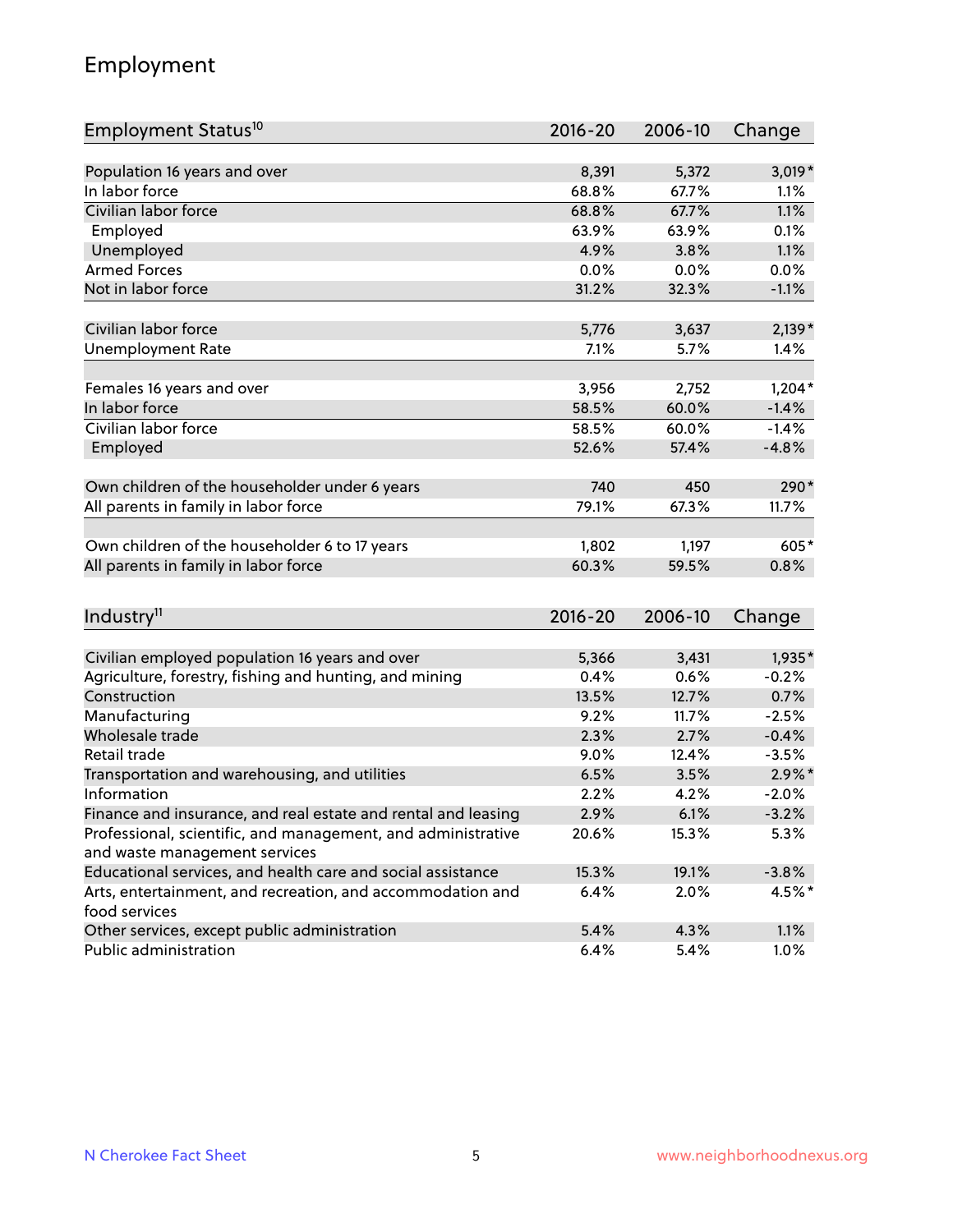# Employment, continued...

| Occupation <sup>12</sup>                                                    | $2016 - 20$ | 2006-10 | Change    |
|-----------------------------------------------------------------------------|-------------|---------|-----------|
| Civilian employed population 16 years and over                              | 5,366       | 3,431   | 1,935*    |
| Management, business, science, and arts occupations                         | 34.3%       | 33.0%   | 1.3%      |
| Service occupations                                                         | 16.0%       | 13.9%   | 2.1%      |
| Sales and office occupations                                                | 20.9%       | 26.3%   | $-5.4%$   |
|                                                                             | 16.1%       |         | 1.0%      |
| Natural<br>and<br>resources,<br>construction,<br>maintenance<br>occupations |             | 15.1%   |           |
| Production, transportation, and material moving occupations                 | 12.8%       | 11.7%   | 1.0%      |
| Class of Worker <sup>13</sup>                                               | $2016 - 20$ | 2006-10 | Change    |
|                                                                             |             |         |           |
| Civilian employed population 16 years and over                              | 5,366       | 3,431   | 1,935*    |
| Private wage and salary workers                                             | 83.9%       | 76.8%   | $7.1\%$ * |
| Government workers                                                          | 13.3%       | 14.7%   | $-1.5%$   |
| Self-employed in own not incorporated business workers                      | 2.9%        | 8.4%    | $-5.6%$ * |
| Unpaid family workers                                                       | 0.0%        | 0.0%    | 0.0%      |
| Job Flows <sup>14</sup>                                                     | 2019        | 2010    | Change    |
|                                                                             |             |         |           |
| Total Jobs in district                                                      | 2,136       | 1,125   | 1,011     |
| Held by residents of district                                               | 12.4%       | 11.0%   | 1.3%      |
| Held by non-residents of district                                           | 87.6%       | 89.0%   | $-1.3%$   |
| Jobs by Industry Sector <sup>15</sup>                                       | 2019        | 2010    | Change    |
|                                                                             |             |         |           |
| Total Jobs in district                                                      | 2,136       | 1,125   | 1,011     |
| Goods Producing sectors                                                     | 42.0%       | 52.7%   | $-10.7%$  |
| Trade, Transportation, and Utilities sectors                                | 20.1%       | 18.7%   | 1.4%      |
| All Other Services sectors                                                  | 37.9%       | 28.6%   | 9.3%      |
|                                                                             |             |         |           |
| Total Jobs in district held by district residents                           | 264         | 124     | 140       |
| <b>Goods Producing sectors</b>                                              | 34.8%       | 52.4%   | $-17.6%$  |
| Trade, Transportation, and Utilities sectors                                | 17.8%       | 16.9%   | 0.9%      |
| All Other Services sectors                                                  | 47.3%       | 30.6%   | 16.7%     |
| Jobs by Earnings <sup>16</sup>                                              | 2019        | 2010    | Change    |
|                                                                             |             |         |           |
| Total Jobs in district                                                      | 2,136       | 1,125   | 1,011     |
| Jobs with earnings \$1250/month or less                                     | 16.9%       | 18.7%   | $-1.8%$   |
| Jobs with earnings \$1251/month to \$3333/month                             | 38.3%       | 44.4%   | $-6.0%$   |
| Jobs with earnings greater than \$3333/month                                | 44.8%       | 37.0%   | 7.8%      |
|                                                                             |             |         |           |
| Total Jobs in district held by district residents                           | 264         | 124     | 140       |
| Jobs with earnings \$1250/month or less                                     | 16.7%       | 29.0%   | $-12.4%$  |
| Jobs with earnings \$1251/month to \$3333/month                             | 36.4%       | 43.5%   | $-7.2%$   |
| Jobs with earnings greater than \$3333/month                                | 47.0%       | 27.4%   | 19.6%     |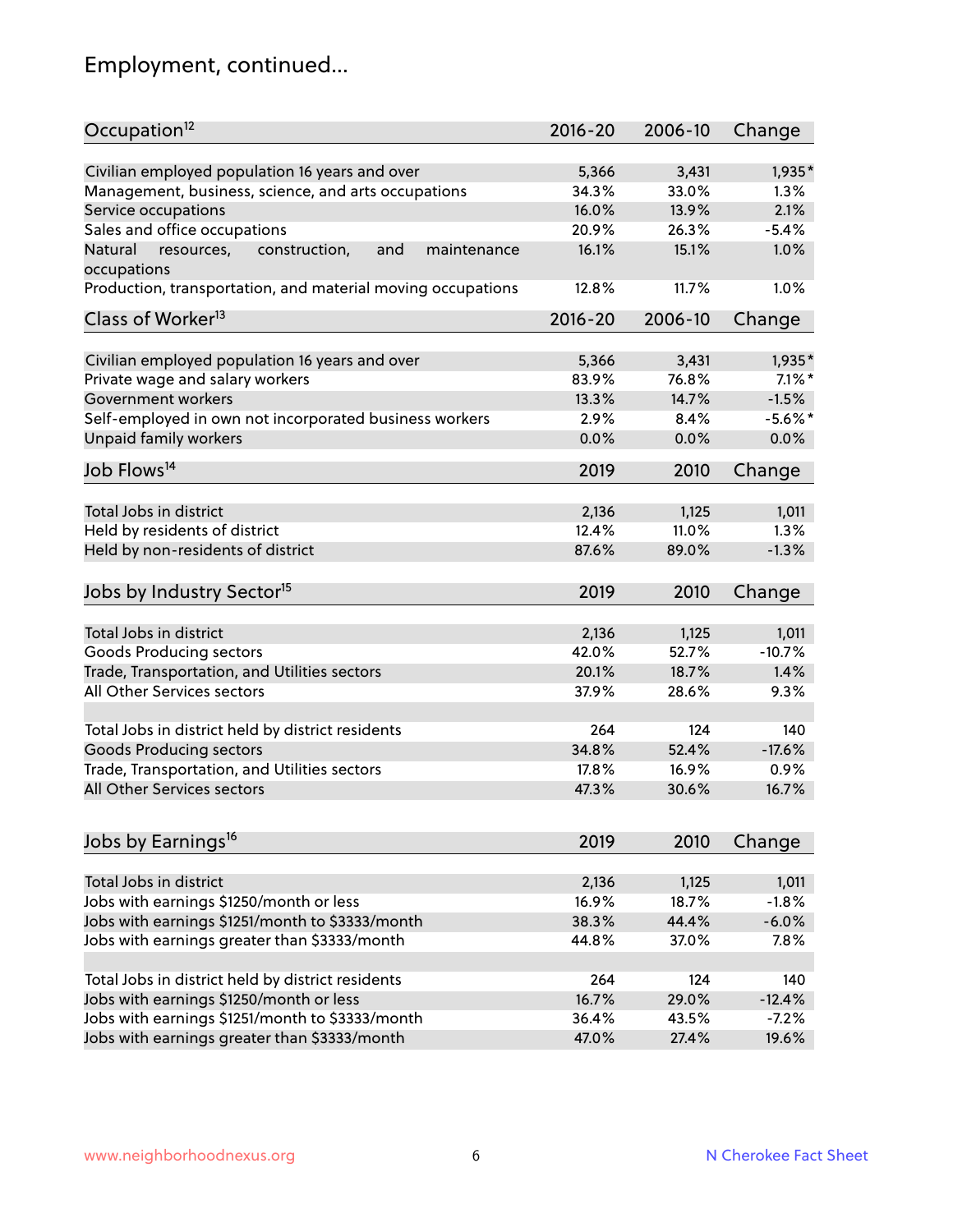# Employment, continued...

| Jobs by Age of Worker <sup>17</sup>               | 2019  | 2010  | Change   |
|---------------------------------------------------|-------|-------|----------|
|                                                   |       |       |          |
| Total Jobs in district                            | 2,136 | 1,125 | 1,011    |
| Jobs with workers age 29 or younger               | 21.9% | 19.1% | 2.8%     |
| Jobs with workers age 30 to 54                    | 54.3% | 64.8% | $-10.5%$ |
| Jobs with workers age 55 or older                 | 23.8% | 16.1% | 7.7%     |
|                                                   |       |       |          |
| Total Jobs in district held by district residents | 264   | 124   | 140      |
| Jobs with workers age 29 or younger               | 22.0% | 15.3% | 6.6%     |
| Jobs with workers age 30 to 54                    | 55.3% | 63.7% | $-8.4%$  |
| Jobs with workers age 55 or older                 | 22.7% | 21.0% | 1.8%     |
|                                                   |       |       |          |

#### Education

| School Enrollment <sup>18</sup>                | $2016 - 20$ | 2006-10 | Change      |
|------------------------------------------------|-------------|---------|-------------|
|                                                |             |         |             |
| Population 3 years and over enrolled in school | 2,560       | 1,714   | 846*        |
| Nursery school, preschool                      | 6.8%        | 11.1%   | $-4.3%$     |
| Kindergarten                                   | 7.7%        | 3.0%    | $4.7\%$ *   |
| Elementary school (grades 1-8)                 | 43.1%       | 57.4%   | $-14.3\%$ * |
| High school (grades 9-12)                      | 26.1%       | 15.3%   | $10.8\%$ *  |
| College or graduate school                     | 16.3%       | 13.2%   | 3.1%        |
| Educational Attainment <sup>19</sup>           | $2016 - 20$ | 2006-10 | Change      |
|                                                |             |         |             |
| Population 25 years and over                   | 7,328       | 4,896   | $2,432*$    |
| Less than 9th grade                            | 3.0%        | 8.3%    | $-5.3\%$ *  |
| 9th to 12th grade, no diploma                  | 7.2%        | 13.1%   | $-5.8\%$ *  |
| High school graduate (includes equivalency)    | 35.1%       | 27.2%   | $7.9\%$ *   |
| Some college, no degree                        | 19.5%       | 24.7%   | $-5.1%$     |
| Associate's degree                             | 12.3%       | 7.8%    | $4.5%$ *    |
| Bachelor's degree                              | 16.8%       | 13.6%   | 3.2%        |
| Graduate or professional degree                | 6.0%        | 5.3%    | 0.7%        |
|                                                |             |         |             |
| Percent high school graduate or higher         | 89.7%       | 78.6%   | $11.1\%$ *  |
| Percent bachelor's degree or higher            | 22.8%       | 18.9%   | $3.9\%$     |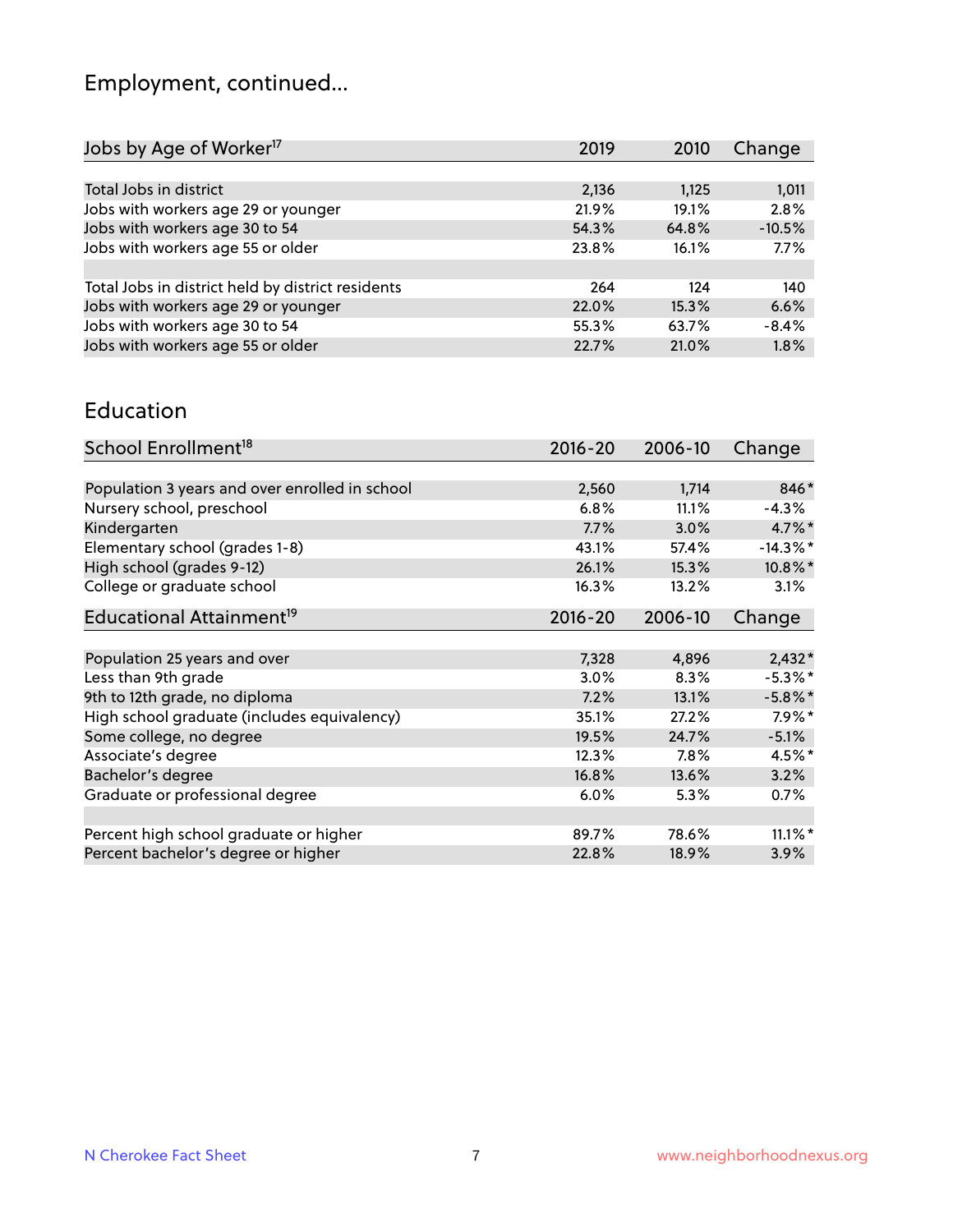## Housing

| Households by Type <sup>20</sup>                     | 2016-20      | 2006-10      | Change       |
|------------------------------------------------------|--------------|--------------|--------------|
|                                                      |              |              |              |
| <b>Total households</b>                              | 3,890        | 2,643        | $1,247*$     |
| Family households (families)                         | 75.2%        | 82.0%        | $-6.7\%$ *   |
| With own children under 18 years                     | 30.9%        | 35.9%        | $-5.0%$      |
| Married-couple family                                | 63.0%        | 71.0%        | $-7.9%$ *    |
| With own children of the householder under 18 years  | 25.9%        | 28.6%        | $-2.7%$      |
| Male householder, no wife present, family            | 5.5%         | 3.1%         | 2.3%         |
| With own children of the householder under 18 years  | 0.6%         | 2.1%         | $-1.5%$      |
| Female householder, no husband present, family       | 6.7%         | 7.8%         | $-1.1%$      |
| With own children of the householder under 18 years  | 4.4%         | 5.3%         | $-0.9%$      |
| Nonfamily households                                 | 24.8%        | 18.0%        | $6.7%$ *     |
| Householder living alone                             | 21.4%        | 15.3%        | 6.1%         |
| 65 years and over                                    | 8.0%         | 8.7%         | $-0.6%$      |
|                                                      |              |              |              |
| Households with one or more people under 18 years    | 34.0%        | 37.8%        | $-3.7%$      |
| Households with one or more people 65 years and over | 24.5%        | 26.2%        | $-1.7%$      |
|                                                      |              |              |              |
| Average household size                               | 2.72         | 2.63         | 0.10         |
| Average family size                                  | 3.18         | 2.92         | 0.26         |
|                                                      |              |              |              |
| Housing Occupancy <sup>21</sup>                      | $2016 - 20$  | 2006-10      | Change       |
|                                                      |              |              |              |
| Total housing units                                  | 4,012        | 2,968        | $1,044*$     |
| Occupied housing units                               | 97.0%        | 89.0%        | $7.9\%$ *    |
| Vacant housing units                                 | 3.0%         | 11.0%        | $-7.9%$ *    |
|                                                      |              |              |              |
| Homeowner vacancy rate                               | 0.3          | 6.2          | $-5.9$       |
| Rental vacancy rate                                  | 0.0          | 2.8          | $-2.8$       |
|                                                      |              |              |              |
| Units in Structure <sup>22</sup>                     |              | 2006-10      |              |
|                                                      | $2016 - 20$  |              | Change       |
| Total housing units                                  | 4,012        | 2,968        | $1,044*$     |
| 1-unit, detached                                     | 88.9%        | 90.9%        | $-2.0%$      |
|                                                      |              |              |              |
| 1-unit, attached<br>2 units                          | 1.5%<br>0.7% | 0.0%<br>0.0% | 1.5%<br>0.7% |
| 3 or 4 units                                         |              | 0.0%         | 0.1%         |
|                                                      | 0.1%         |              |              |
| 5 to 9 units                                         | 0.0%         | 0.0%         | 0.0%         |
| 10 to 19 units                                       | 0.0%         | 0.0%         | 0.0%         |
| 20 or more units                                     | 0.0%         | 0.0%         | 0.0%         |
| Mobile home                                          | 8.7%         | 9.1%         | $-0.4%$      |
| Boat, RV, van, etc.                                  | 0.0%         | $0.0\%$      | 0.0%         |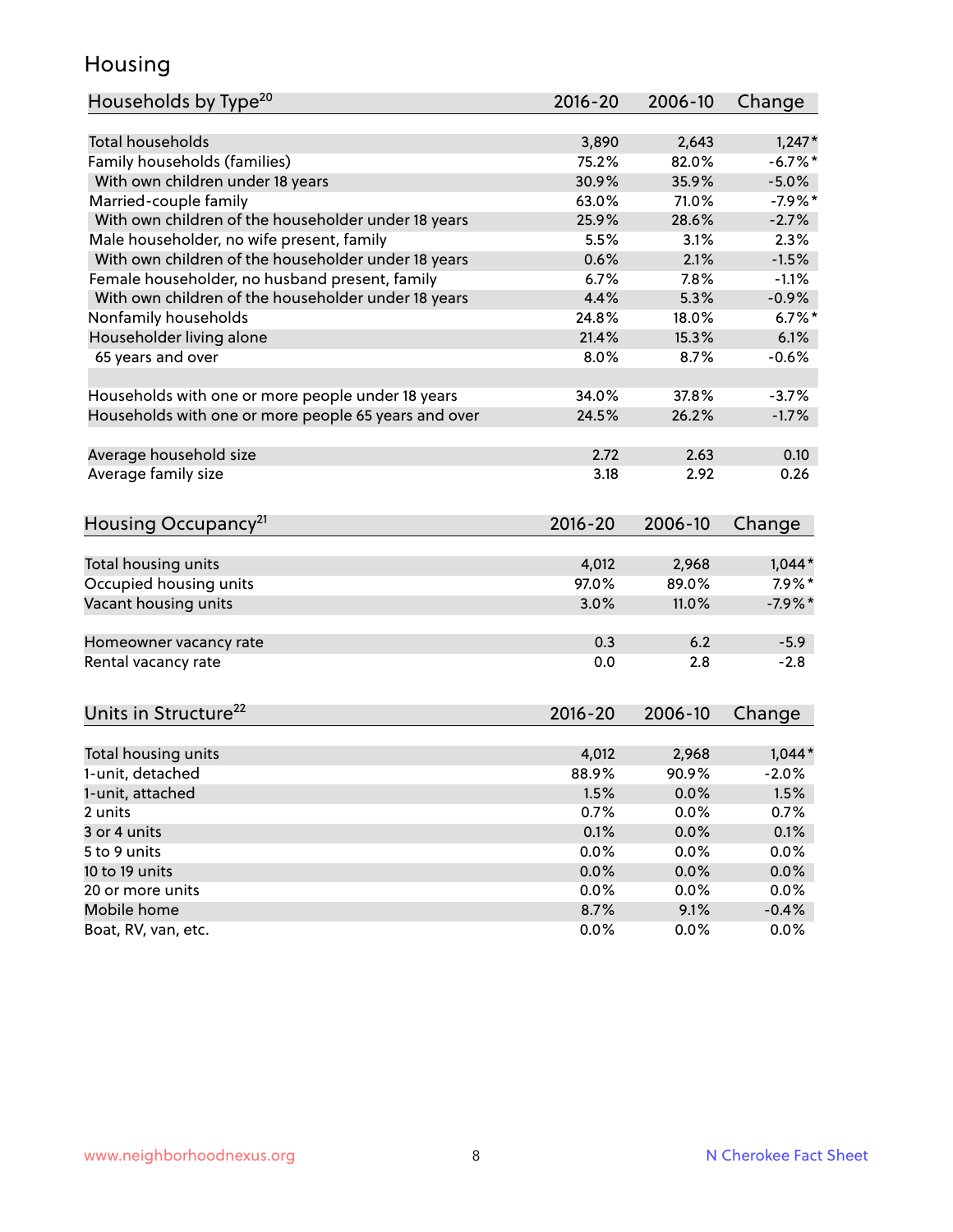## Housing, Continued...

| Year Structure Built <sup>23</sup>             | 2016-20     | 2006-10 | Change     |
|------------------------------------------------|-------------|---------|------------|
| Total housing units                            | 4,012       | 2,968   | $1,044*$   |
| Built 2014 or later                            | 9.6%        | (X)     | (X)        |
| Built 2010 to 2013                             | 5.5%        | (X)     | (X)        |
| Built 2000 to 2009                             | 24.3%       | 38.8%   | $-14.5%$ * |
| Built 1990 to 1999                             | 25.0%       | 26.0%   | $-1.0%$    |
| Built 1980 to 1989                             | 12.0%       | 12.6%   | $-0.6%$    |
| Built 1970 to 1979                             | 4.2%        | 8.6%    | $-4.4%$    |
| Built 1960 to 1969                             | 5.4%        | 4.1%    | 1.3%       |
| Built 1950 to 1959                             | 2.4%        | 3.5%    | $-1.1%$    |
| Built 1940 to 1949                             | 3.9%        | 0.8%    | $3.1\%$ *  |
| Built 1939 or earlier                          | 7.7%        | 5.7%    | 2.0%       |
| Housing Tenure <sup>24</sup>                   | $2016 - 20$ | 2006-10 | Change     |
| Occupied housing units                         | 3,890       | 2,643   | $1,247*$   |
| Owner-occupied                                 | 84.9%       | 87.2%   | $-2.3%$    |
| Renter-occupied                                | 15.1%       | 12.8%   | 2.3%       |
| Average household size of owner-occupied unit  | 2.73        | 2.64    | 0.09       |
| Average household size of renter-occupied unit | 2.70        | 2.52    | 0.17       |
| Residence 1 Year Ago <sup>25</sup>             | $2016 - 20$ | 2006-10 | Change     |
| Population 1 year and over                     | 10,553      | 6,887   | $3,666*$   |
| Same house                                     | 92.7%       | 86.5%   | $6.3\%$ *  |
| Different house in the U.S.                    | 7.3%        | 13.5%   | $-6.2%$    |
| Same county                                    | 3.8%        | 9.6%    | $-5.8%$    |
| Different county                               | 3.5%        | 3.9%    | $-0.4%$    |
| Same state                                     | 1.8%        | 3.5%    | $-1.6%$    |
| Different state                                | 1.7%        | 0.5%    | $1.2\%$ *  |
| Abroad                                         | 0.0%        | 0.1%    | $-0.1%$    |
| Value of Housing Unit <sup>26</sup>            | $2016 - 20$ | 2006-10 | Change     |
| Owner-occupied units                           | 3,302       | 2,305   | 997*       |
| Less than \$50,000                             | 2.0%        | 3.4%    | $-1.5%$    |
| \$50,000 to \$99,999                           | 10.8%       | 8.9%    | 1.9%       |
| \$100,000 to \$149,999                         | 9.1%        | 14.5%   | $-5.3%$    |
| \$150,000 to \$199,999                         | 16.4%       | 21.0%   | $-4.6%$    |
| \$200,000 to \$299,999                         | 26.8%       | 23.9%   | 2.9%       |
| \$300,000 to \$499,999                         | 26.9%       | 16.7%   | 10.2%*     |
| \$500,000 to \$999,999                         | 5.5%        | 11.0%   | $-5.5%$    |
| \$1,000,000 or more                            | 2.6%        | 0.6%    | $2.0\%$ *  |
| Median (dollars)                               | 240,947     | 206,250 | 34,697*    |
| Mortgage Status <sup>27</sup>                  | $2016 - 20$ | 2006-10 | Change     |
| Owner-occupied units                           | 3,302       | 2,305   | 997*       |
| Housing units with a mortgage                  | 73.1%       | 72.0%   | 1.1%       |
| Housing units without a mortgage               | 26.9%       | 28.0%   | $-1.1%$    |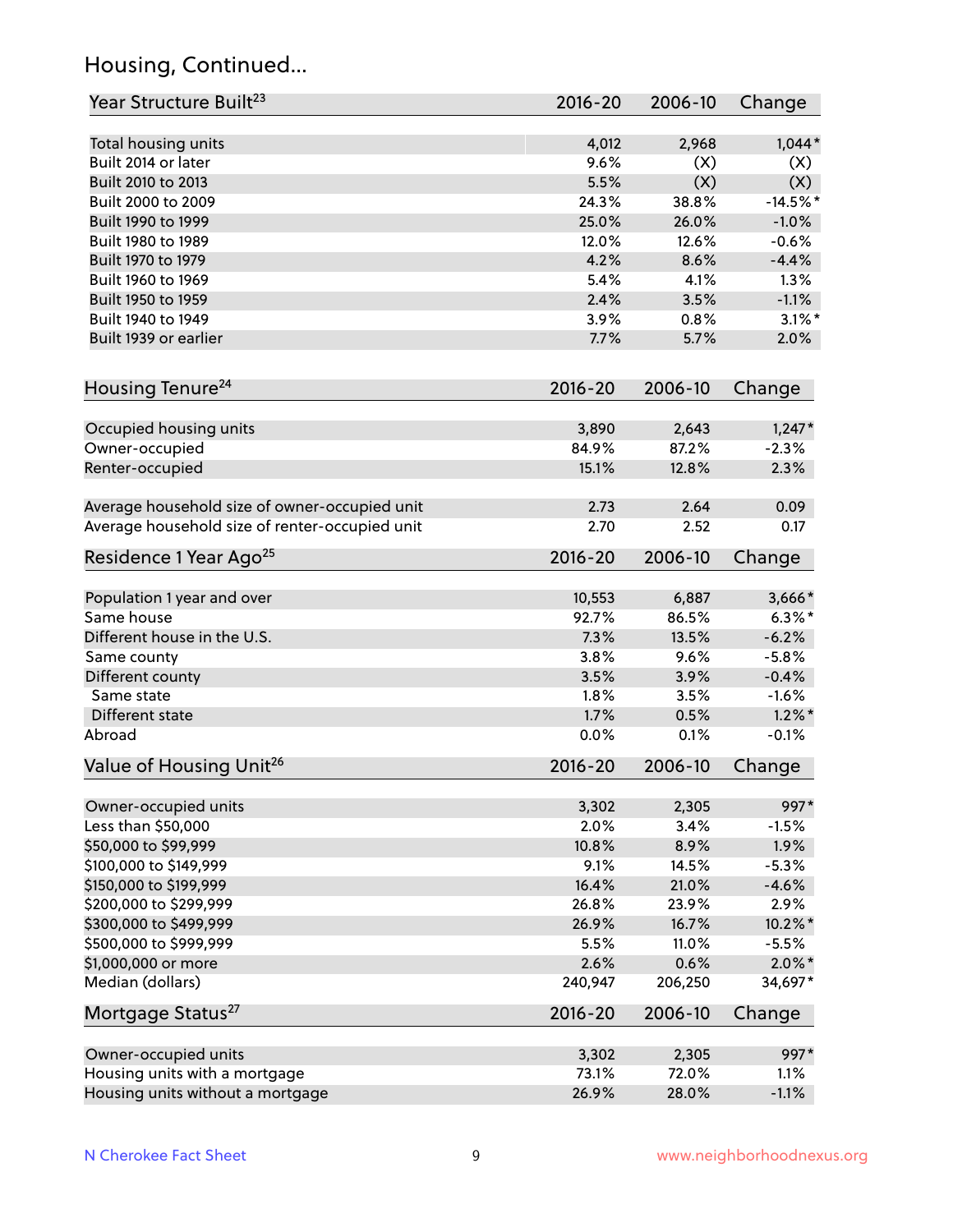## Housing, Continued...

| Selected Monthly Owner Costs <sup>28</sup>                                            | 2016-20     | 2006-10 | Change      |
|---------------------------------------------------------------------------------------|-------------|---------|-------------|
| Housing units with a mortgage                                                         | 2,415       | 1,660   | 755*        |
| Less than \$300                                                                       | 0.0%        | 0.0%    | 0.0%        |
| \$300 to \$499                                                                        | 2.6%        | 1.9%    | 0.7%        |
| \$500 to \$999                                                                        | 12.3%       | 15.2%   | $-2.9%$     |
| \$1,000 to \$1,499                                                                    | 35.2%       | 30.6%   | 4.6%        |
| \$1,500 to \$1,999                                                                    | 29.2%       | 27.5%   | 1.7%        |
| \$2,000 to \$2,999                                                                    | 14.2%       | 17.8%   | $-3.6%$     |
| \$3,000 or more                                                                       | 6.5%        | 7.0%    | $-0.5%$     |
| Median (dollars)                                                                      | 1,499       | 1,543   | $-43$       |
| Housing units without a mortgage                                                      | 887         | 645     | $242*$      |
| Less than \$150                                                                       | 0.0%        | 4.0%    | $-4.0%$     |
| \$150 to \$249                                                                        | 9.2%        | 32.9%   | $-23.6\%$ * |
| \$250 to \$349                                                                        | 15.9%       | 11.2%   | 4.7%        |
| \$350 to \$499                                                                        | 35.7%       | 30.9%   | 4.9%        |
| \$500 to \$699                                                                        | 20.2%       | 19.4%   | 0.8%        |
| \$700 or more                                                                         | 18.9%       | 1.7%    | 17.2%*      |
| Median (dollars)                                                                      | 418         | 367     | 51          |
| Selected Monthly Owner Costs as a Percentage of<br>Household Income <sup>29</sup>     | $2016 - 20$ | 2006-10 | Change      |
| Housing units with a mortgage (excluding units where<br>SMOCAPI cannot be computed)   | 2,415       | 1,651   | $764*$      |
| Less than 20.0 percent                                                                | 46.4%       | 30.8%   | 15.5%*      |
| 20.0 to 24.9 percent                                                                  | 13.3%       | 17.7%   | $-4.5%$     |
| 25.0 to 29.9 percent                                                                  | 12.5%       | 9.9%    | 2.6%        |
| 30.0 to 34.9 percent                                                                  | 4.6%        | 14.6%   | $-10.0\%$ * |
| 35.0 percent or more                                                                  | 23.3%       | 27.0%   | $-3.6%$     |
| Not computed                                                                          | $\pmb{0}$   | 9       | -9          |
| Housing unit without a mortgage (excluding units where<br>SMOCAPI cannot be computed) | 887         | 645     | 242         |
| Less than 10.0 percent                                                                | 39.7%       | 53.6%   | $-14.0\%$ * |
| 10.0 to 14.9 percent                                                                  | 13.4%       | 12.4%   | 1.0%        |
| 15.0 to 19.9 percent                                                                  | 8.9%        | 4.7%    | 4.3%        |
| 20.0 to 24.9 percent                                                                  | 9.9%        | 10.2%   | $-0.3%$     |
| 25.0 to 29.9 percent                                                                  | 6.4%        | 7.1%    | $-0.7%$     |
| 30.0 to 34.9 percent                                                                  | 2.6%        | 2.2%    | 0.4%        |
| 35.0 percent or more                                                                  | 19.1%       | 9.8%    | 9.3%        |
| Not computed                                                                          | $\pmb{0}$   | 0       | $\mathbf 0$ |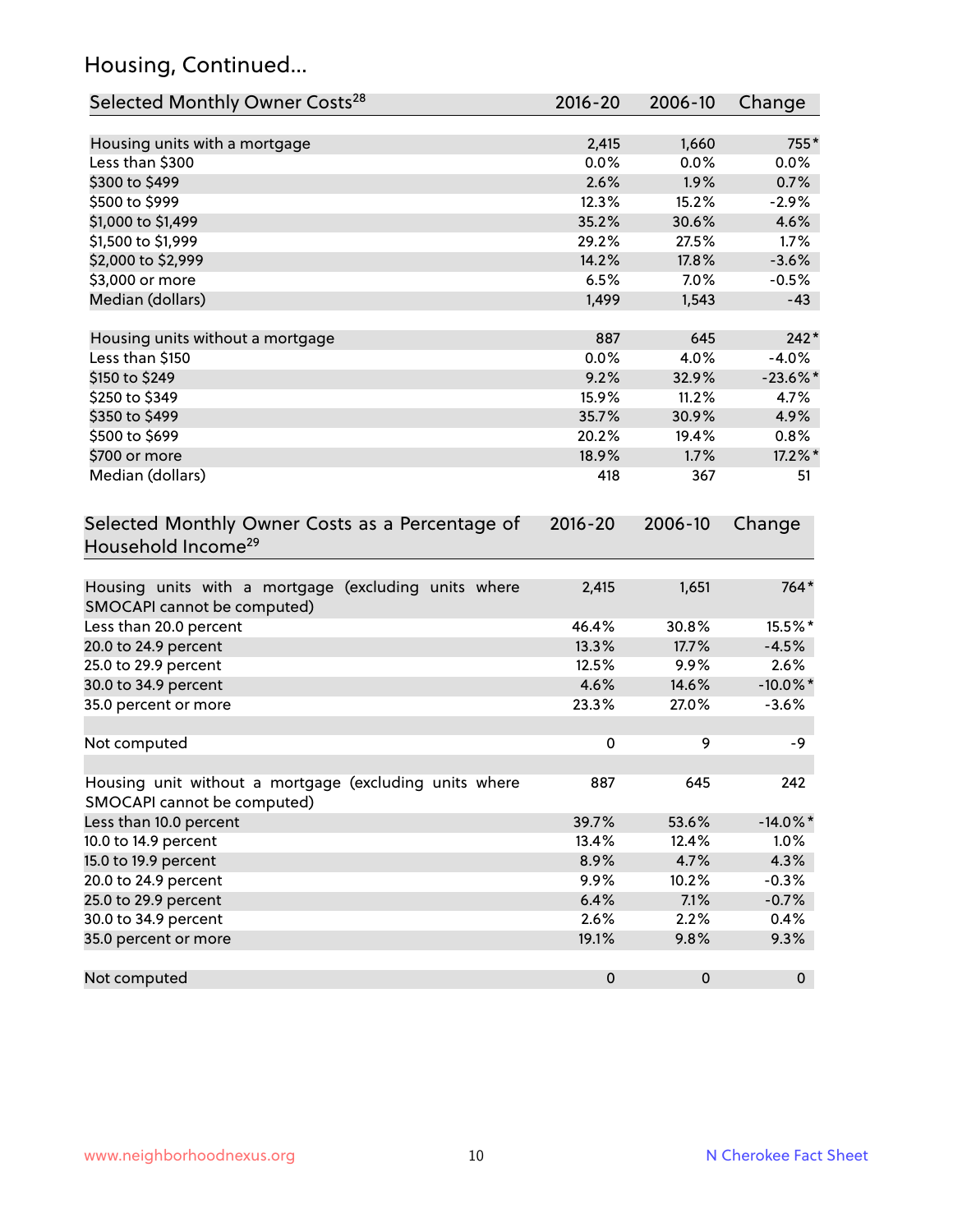## Housing, Continued...

| Gross Rent <sup>30</sup>                                                       | 2016-20        | 2006-10 | Change      |
|--------------------------------------------------------------------------------|----------------|---------|-------------|
| Occupied units paying rent                                                     | 581            | 277     | $304*$      |
| Less than \$200                                                                | 0.0%           | 0.0%    | $0.0\%$     |
| \$200 to \$499                                                                 | 28.1%          | 12.3%   | 15.8%       |
| \$500 to \$749                                                                 | 4.3%           | 16.2%   | $-11.9%$    |
| \$750 to \$999                                                                 | 4.5%           | 40.1%   | $-35.6%$    |
| \$1,000 to \$1,499                                                             | 27.4%          | 31.4%   | $-4.0%$     |
| \$1,500 to \$1,999                                                             | 27.9%          | 0.0%    | 27.9%       |
| \$2,000 or more                                                                | 7.9%           | 0.0%    | 7.9%        |
| Median (dollars)                                                               | 1,149          | 976     | $173*$      |
| No rent paid                                                                   | $\overline{7}$ | 61      | $-54$       |
|                                                                                |                |         |             |
| Gross Rent as a Percentage of Household Income <sup>31</sup>                   | $2016 - 20$    | 2006-10 | Change      |
| Occupied units paying rent (excluding units where GRAPI<br>cannot be computed) | 581            | 277     | $304*$      |
| Less than 15.0 percent                                                         | 40.3%          | 11.2%   | 29.1%       |
| 15.0 to 19.9 percent                                                           | 10.5%          | 1.1%    | $9.4\%$ *   |
| 20.0 to 24.9 percent                                                           | 7.6%           | 22.4%   | $-14.8\%$ * |
| 25.0 to 29.9 percent                                                           | 22.4%          | 11.9%   | 10.5%       |
| 30.0 to 34.9 percent                                                           | 3.8%           | 19.1%   | $-15.3%$    |
| 35.0 percent or more                                                           | 15.5%          | 34.3%   | $-18.8%$    |
| Not computed                                                                   | $\overline{7}$ | 61      | $-54$       |
| <b>Transportation</b>                                                          |                |         |             |
| Commuting to Work <sup>32</sup>                                                | 2016-20        | 2006-10 | Change      |
| Workers 16 years and over                                                      | 5,341          | 3,342   | 1,999*      |
| Car, truck, or van - drove alone                                               | 83.3%          | 82.9%   | 0.4%        |
| Car, truck, or van - carpooled                                                 | 10.8%          | 10.5%   | 0.3%        |
| Public transportation (excluding taxicab)                                      | 0.0%           | 0.0%    | 0.0%        |
| Walked                                                                         | 0.6%           | 0.8%    | $-0.2%$     |
| Other means                                                                    | 0.0%           | 0.7%    | $-0.7%$     |
| Worked at home                                                                 | 5.2%           | 5.1%    | 0.2%        |
| Mean travel time to work (minutes)                                             | 34.3           | 30.1    | $4.2*$      |
| Vehicles Available <sup>33</sup>                                               | $2016 - 20$    | 2006-10 | Change      |
| Occupied housing units                                                         | 3,890          | 2,643   | $1,247*$    |
| No vehicles available                                                          | 0.6%           | 1.4%    | $-0.8%$     |
| 1 vehicle available                                                            | 14.1%          | 18.2%   | $-4.0%$     |
| 2 vehicles available                                                           | 51.3%          | 49.3%   | 2.0%        |
| 3 or more vehicles available                                                   | 34.0%          | 31.1%   | 2.9%        |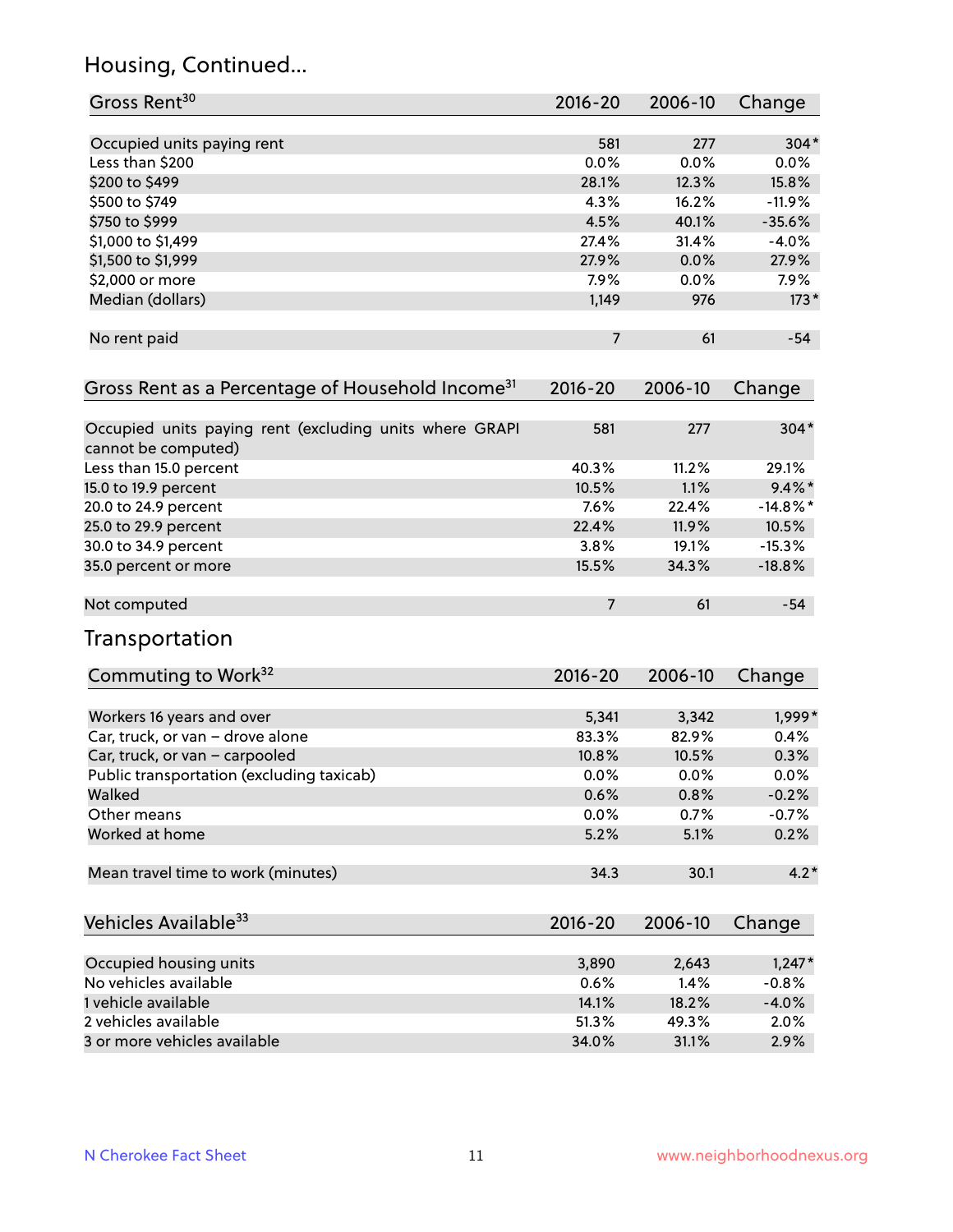#### Health

| Health Insurance coverage <sup>34</sup> | 2016-20 |
|-----------------------------------------|---------|
|-----------------------------------------|---------|

| Civilian Noninstitutionalized Population                | 10,597 |
|---------------------------------------------------------|--------|
| With health insurance coverage                          | 86.3%  |
| With private health insurance coverage                  | 78.4%  |
| With public health coverage                             | 18.4%  |
| No health insurance coverage                            | 13.7%  |
| Civilian Noninstitutionalized Population Under 19 years | 2,700  |
| No health insurance coverage                            | 13.0%  |
| Civilian Noninstitutionalized Population 19 to 64 years | 6,554  |
| In labor force:                                         | 5,272  |
| Employed:                                               | 4,975  |
| With health insurance coverage                          | 87.8%  |
| With private health insurance coverage                  | 87.2%  |
| With public coverage                                    | 1.7%   |
| No health insurance coverage                            | 12.2%  |
| Unemployed:                                             | 297    |
| With health insurance coverage                          | 39.4%  |
| With private health insurance coverage                  | 34.3%  |
| With public coverage                                    | 5.1%   |
| No health insurance coverage                            | 60.6%  |
| Not in labor force:                                     | 1,282  |
| With health insurance coverage                          | 76.1%  |
| With private health insurance coverage                  | 65.4%  |
| With public coverage                                    | 20.2%  |
| No health insurance coverage                            | 23.9%  |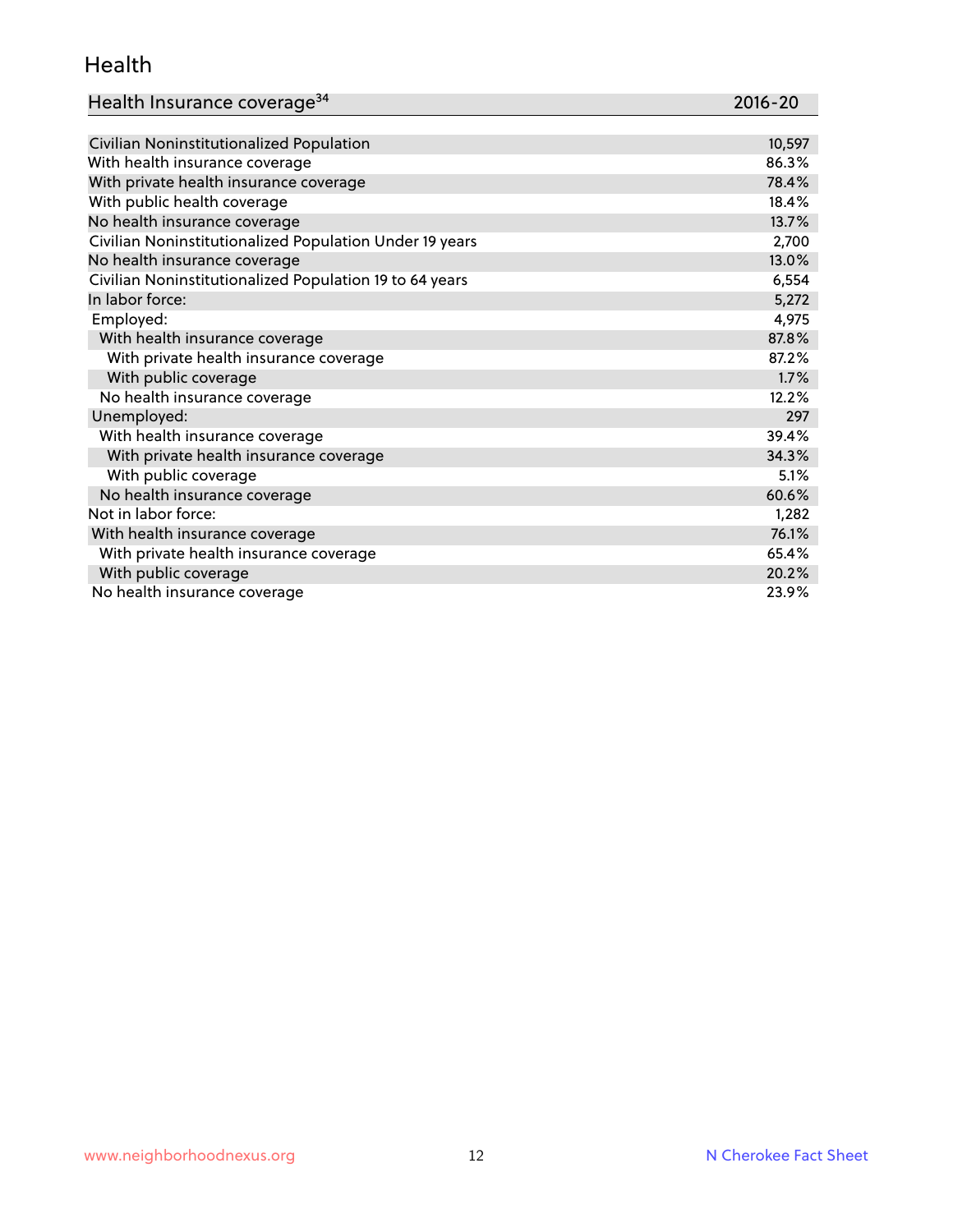## Employment Forecasts

| Forecast Employment by Sector <sup>35</sup>      | 2030     | 2020     | Change   |
|--------------------------------------------------|----------|----------|----------|
|                                                  |          |          |          |
| <b>All Sectors</b>                               | 1,954    | 1,780    | 9.8%     |
| Goods Producing                                  | 602      | 649      | $-7.2%$  |
| Agriculture, forestry, fishing and hunting       | 16       | 18       | $-11.1%$ |
| Mining                                           | 92       | 108      | $-14.8%$ |
| Construction                                     | 341      | 343      | $-0.6%$  |
| Manufacturing                                    | 153      | 180      | $-15.0%$ |
| Service Providing                                | 337      | 321      | 5.0%     |
| Wholesale trade                                  | 198      | 180      | 10.0%    |
| Retail trade                                     | 75       | 70       | 7.1%     |
| Transportation and warehousing                   | 49       | 49       | 0.0%     |
| <b>Utilities</b>                                 | 15       | 22       | $-31.8%$ |
| Information                                      | 28       | 23       | 21.7%    |
| <b>Financial activities</b>                      | 143      | 94       | 52.1%    |
| Finance and insurance                            | 95       | 58       | 63.8%    |
| Real estate and rental and leasing               | 48       | 36       | 33.3%    |
| Professional and business services               | 446      | 293      | 52.2%    |
| Professional, scientific, and technical services | 446      | 293      | 52.2%    |
| Management of companies and enterprises          | 0        | 0        | 0.0%     |
| <b>Education and health services</b>             | 150      | 115      | 30.4%    |
| <b>Education services</b>                        | 110      | 83       | 32.5%    |
| Health care and social assistance                | 40       | 32       | 25.0%    |
| Leisure and hospitality                          | 21       | 19       | 10.5%    |
| Arts, entertainment, and recreation              | $\Omega$ | $\Omega$ | 0.0%     |
| Accommodation and food services                  | 21       | 19       | 10.5%    |
| Other services, except public administration     | 66       | 61       | 8.2%     |
| <b>Public administration</b>                     | 65       | 91       | $-28.6%$ |

# Population Forecasts

| Population Forecasts <sup>36</sup> | 2030   | 2020   | Change |
|------------------------------------|--------|--------|--------|
|                                    |        |        |        |
| <b>Total Population</b>            | 13.748 | 11.004 | 24.9%  |
| <b>Total Households</b>            | 5.293  | 4.177  | 26.7%  |